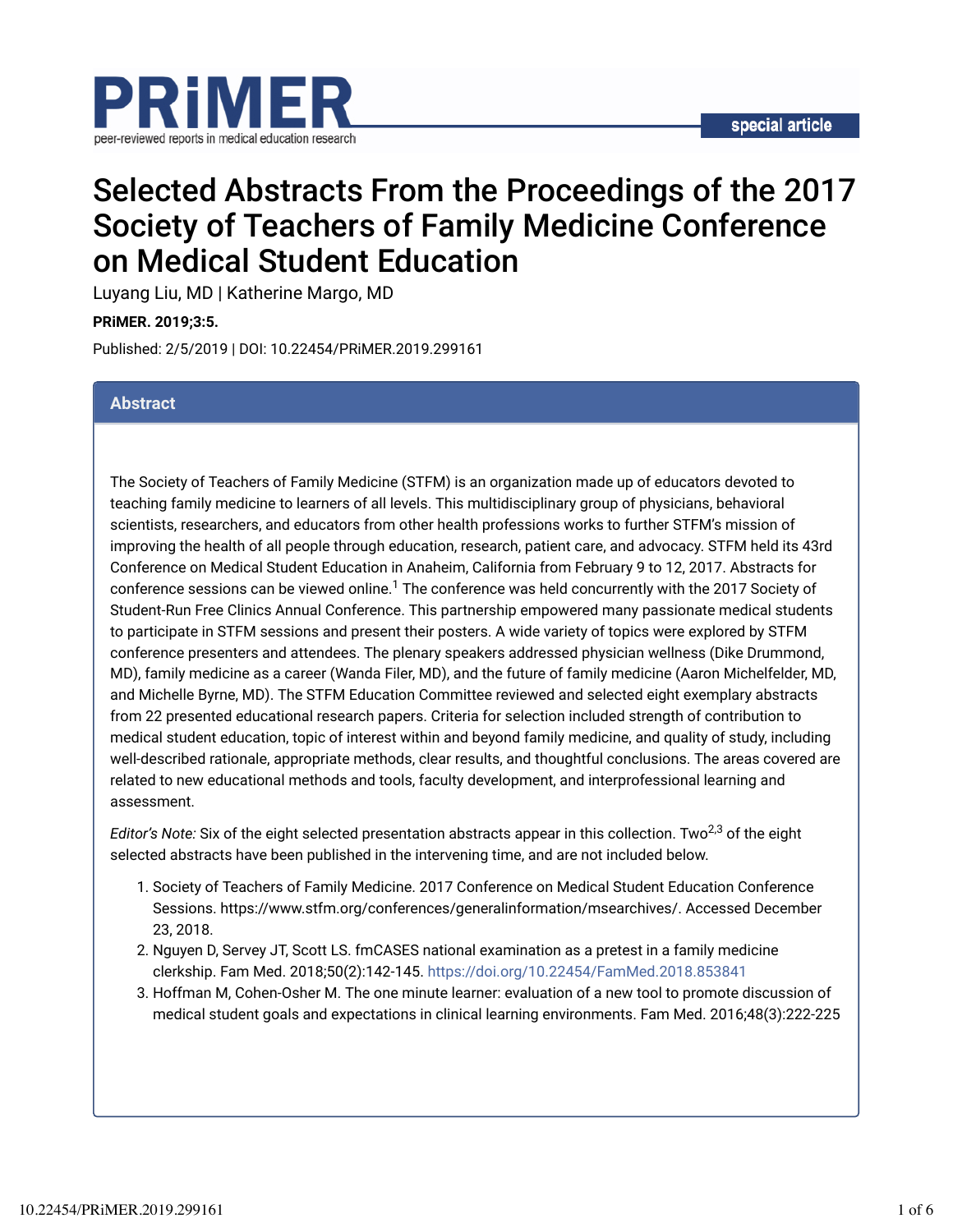### **Anita Ramsetty, MD (Ramsetty@musc.edu)**

### *Medical University of South Carolina, Charleston, SC*

**Background**: The Harvard Implicit Association Test (IAT) has shown a strong presence of prowhite bias in almost all subgroups studied and has been duplicated over many studies. $^1$  Furthermore, it has been shown that presence of implicit bias/implicit association has an effect on clinical decision making. $^{2,3}$  How students themselves react to the results of the IAT has not fully been examined, $^4$  a question that is significant given that attitudes toward perceived bias can affect success in reducing implicit bias.

**Methods**: In March 2016 an interprofessional group of students (medicine, pharmacy, nursing, physician assistant, public health) who all enrolled in an elective course at the Medical University of South Carolina, completed at least one Harvard IAT. After completing the test(s) they were asked to complete a posttest survey about their reactions to the results.

**Results**: Forty-three out of 49 entrolled students completed the survey, for an 87% completion rate. Thirty-four students completed the free-form answers at the end of the survey, offering further insight into their answers. Seventy-nine percent completed the IAT on skin tone, 32.6% on weight, 25.6% on religion, 20.5% on sexuality, and 32.6% on another IAT. Seventy-two percent of respondents were female. Over 80% of the students rated themselves as somewhat, very little, or not concerned about their results on the IAT despite over 50% of them reporting being surprised by their results. Over 50% of the students rated themselves very good to excellent at managing their own biases. Free-form responses showed that many students did not think the IAT accurately refected their biases, or that their implicit associations did not affect their behavior.

**Conclusion**: The majority of this representative sample of interprofessional students had low levels of concern about their results on the IAT, and over 50% of the students expressed distrust for the test itself. This begs the question of how we should best address implicit bias in our professional students.

### **References**

- 1. Hall WJ1, Chapman MV, Lee KM, Merino YM, Thomas TW, Payne BK, Eng E, Day SH, Coyne-Beasley T. Implicit Racial/Ethnic Bias Among Health Care Professionals and Its Infuence on Health Care Outcomes: A Systematic Review Am J Public Health. 2015 Dec;105(12):e60-76.Epub 2015 Oct 15.
- 2. Green AR, Carney DR, Pallin DJ, et al. Implicit bias among physicians and its prediction of thrombolysis decisions for black and white patients. J Gen Intern Med. 2007;22(9):1231-1238. https://doi.org/10.1007 /s11606-007-0258-5
- 3. Hoffman KM, Trawalter S, Axt JR, Oliver MN. Racial bias in pain assessment and treatment recommendations, and false beliefs about biological differences between blacks and whites. Proc Natl Acad Sci USA. 2016;113(16):4296-4301. https://doi.org/10.1073/pnas.1516047113

# Facebook as an Electronic Learning Platform in Medical School

### **Steven E. Keller (sek1949@gmail.com), Michael Gertsman, Audrey Tseng, Sarah Anaie**

### *Family Medicine*

### *Rutgers-New Jersey School of Medicine and Graduate School of Biomedical Sciences*

**Background**: E-learning platforms (eLPs) are common in today's medical schools. Many teachers and students struggle with traditional eLPs, causing major barriers to effective e-learning. This resistance derives from unfamiliarity of the interface and the learning curve dynamics of unmotivated users. However, Facebook (FB) is an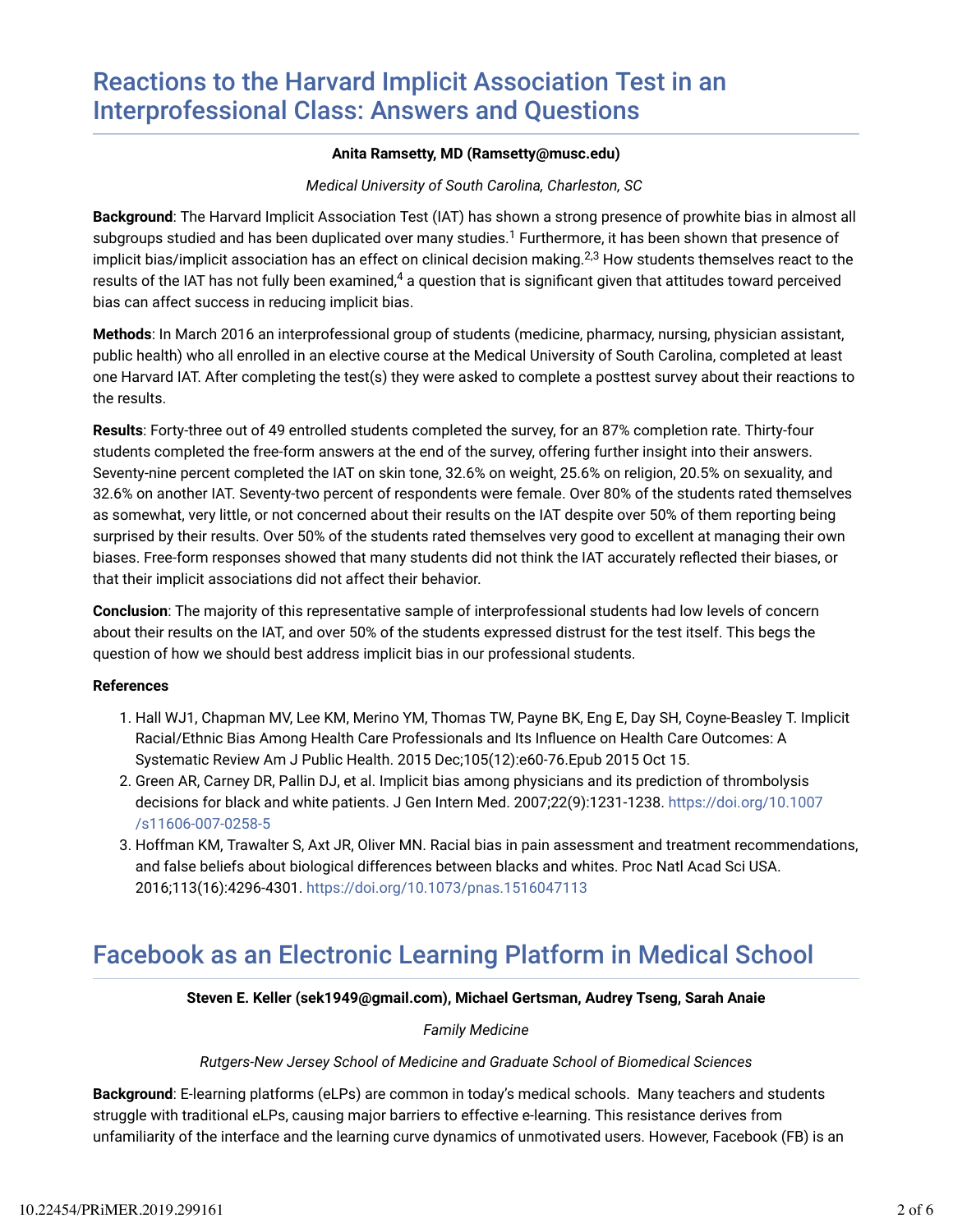easy, intuitive application that can be picked up very quickly. Most students/young people already check their FB many times a day. In two medical school seminar courses as well as a graduate school course, Facebook was used as the eLP.

Methods: A secret FB group was created for two first-year medical student classes and one graduate school course. Of a total of 46 students, 23 medical students and 23 graduate students were enrolled and 45 students were already FB users. Only people invited to the secret FB group could see anything posted. FB allowed for easy access and instantaneous communication. Student questions were asked and answered, and group collaboration occurred with ease. Assignments were posted, lecture PowerPoint slides were shared, and any instructions were announced as posts in the secret FB group. Private messaging was used as needed to communicate among selected students and faculty as well. The FB interface helped enhance social bonds with fellow classmates and created a friendlier environment.

**Results**: In the graduate school's course, 378 FB posts were posted in the secret group and four themes emerged from the analysis. Fifty-five percent consisted of functionality usage such as announcements, reminders; 16% of the posts were for collaborative learning, 4% promoted building morale, and 25% included class participation. On a scale of 1-5, with 5 being FB as much better than Moodle (our school's eLP) and 1 being Moodle is much better than FB, 20/22 students rated FB is much better, and two did not rate. The usage and breakdown in the two medical school courses were essentially the same

**Conclusions**: Professors, usually age dependent, are already familiar with FB and are comfortable using it. Students' familiarity with the interface promotes communication, collaboration, and problem solving, unlike traditional eLPs. Using FB as an eLP is fun, familiar, and very functional.

## Medical Reconciliation: A Workshop on Navigating Polypharmacy and Pharmaceutical Database Tools

### **Ian Nelligan**

Stanford University School of Medicine, Department of Family Medicine

### **Connie Abdo**

Stanford Hospitals and Clinics

#### **Vanessa Guzman**

Stanford Hospitals and Clinics

#### **Sylvia Bereknyei Merrell**

Stanford University School of Medicine

#### **Erika Schillinger**

Stanford University School of Medicine, Department of Medicine

**Background:** Medication reconciliation (MR) improves patient safety by reducing medication errors and drug interactions. The Joint Commission (2006, 2011) identified MR across the continuum of care as a National Patient Safety Goal. However, accurate MR is time consuming, difficult to complete, and rarely taught in medical schools. We developed a four-step curriculum on MR targeted at preclerkship learners. Our multidisciplinary approach emphasizes use of electronic pharmaceutical databases, case-based learning, and gamification.

**Methods:** Prior to the workshop, students were asked to watch the MedEd Portal video *Taking a Good Medication History*. The workshop opened with a 15-minute didactic that presented the epidemiology of medication errors and introduced the four-step approach to MR. The clinical pharmacy team demonstrated the web platforms and led students through minicases. Students then observed a clinical vignette of a complex patient and competed in teams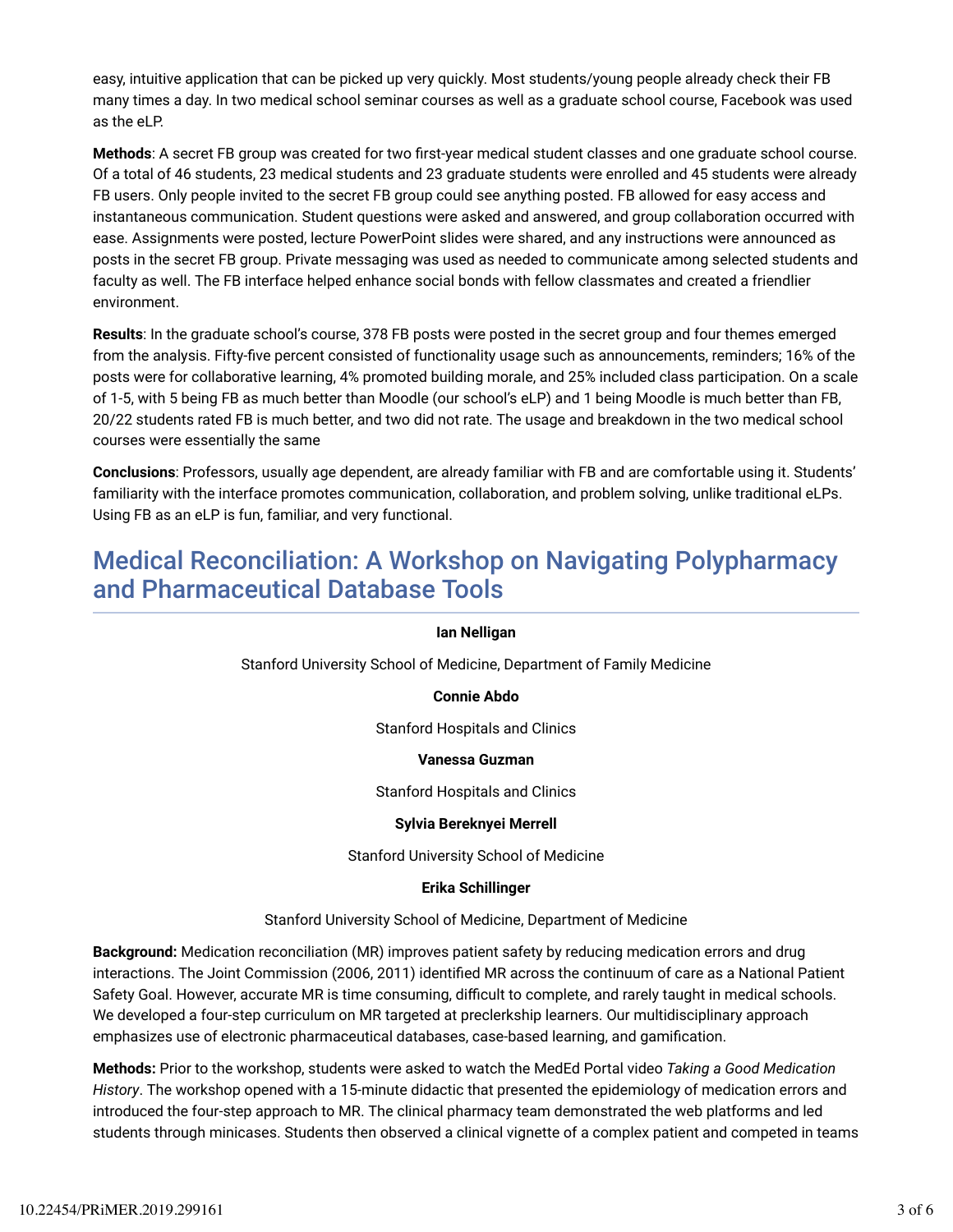to derive the patient's correct medication regimen. Each team's medication regimen was scored and the winning team awarded \$5 gift cards.

**Results:** This workshop was given for 3 years with a total of 26 preclerkship students. Student evaluations were initiated in the second year and a pre/post-retrospective survey was developed in the third year. Of the 12 survey respondents to the pre/postsurvey, there was significant improvement in students' confidence to complete an accurate MR, evaluate for drug/drug interactions, screen for allergic reactions, and understand the role of MR in patient safety (*P*<0.5).

**Conclusions:** Each year the curriculum is revised based on feedback from students. Improvements have included changes to the didactic, clarifying instructions for the game, rebuilding the case, and allowing more time for debrief. The inclusion of a clinical pharmacy team provides a unique opportunity for interdisciplinary learning. Future studies should evaluate whether early training in MR leads to improved clinical skills and patient safety.

## A Six-Month Teacher Development Module for Full-Time Primary Care Faculty: Evaluation Outcomes

**Jeffrey Morzinski (jmorzins@mcw.edu), Courtney Barry, Katinka Hooyer, Linda Meurer**

*Medical College of Wisconsin, Milwaukee WI*

### **Deborah Simpson**

*Aurora Health, Milwaukee, WI*

**Background:** Our school has 25 years of success promoting junior primary care clinicians as educators through an 18-month, comprehensive faculty development (FD) program. Based on new participant needs and trainees' time limits, in 2016 we implemented a 6-month FD track exclusively on scholarly teaching, with participants joining an inprogress, 18-month program. Held one-half day per month (21 total hours), program sessions focused on trainees' teaching competence and completion of self-selected scholarly teaching projects. This evaluation compared teaching skills and project quality between the 6- and 18-month groups.

**Methods:** Subjects (n=17) completed FD concurrently. The 6-month subgroup (n=8) received the teaching module only, while the 18-month subgroup (n=9) received the teaching module preceded by 12 FD months aimed at leadership, curriculum development, and scholarship. Teaching skills were self-rated on a 1-6 scale: 1=no experience/ability and 6=exceptional experience/ability. Skill items included "learners report I provide timely and focused feedback," and "I am able to identify behaviors that challenge and support learners." Peers anonymously judged scholarly teaching project reports using a rubric for organization, clarity, and evidence-base, with 1=not clear, minimal evidence, poorly organized, to 3=clear, thorough evidence, well organized. Analysis used descriptive statistics and content analysis for qualitative data. Our institutional review board deemed the project exempt.

**Results:** All trainees (n=17) exceeded program attendance (>70%) criteria. The 6-month subgroup self-skill ratings were lower at preassessment and higher at postassessment (2.2 pre- and 4.9 postprogram), as compared to the 18 month subgroup (2.9 pre- and 4.5 postprogram). For scholarly project reports, there were no subgroup differences in average ratings (2.7) and range (2.4–3.0).

**Conclusions:** These findings show the effectiveness of our 6-month teaching module. Focused, compact modules may be an alternative to comprehensive, longer-term FD for some educator competencies. We advise caution about overinterpreting evaluation results based on these small, diverse, single-institution training subgroups.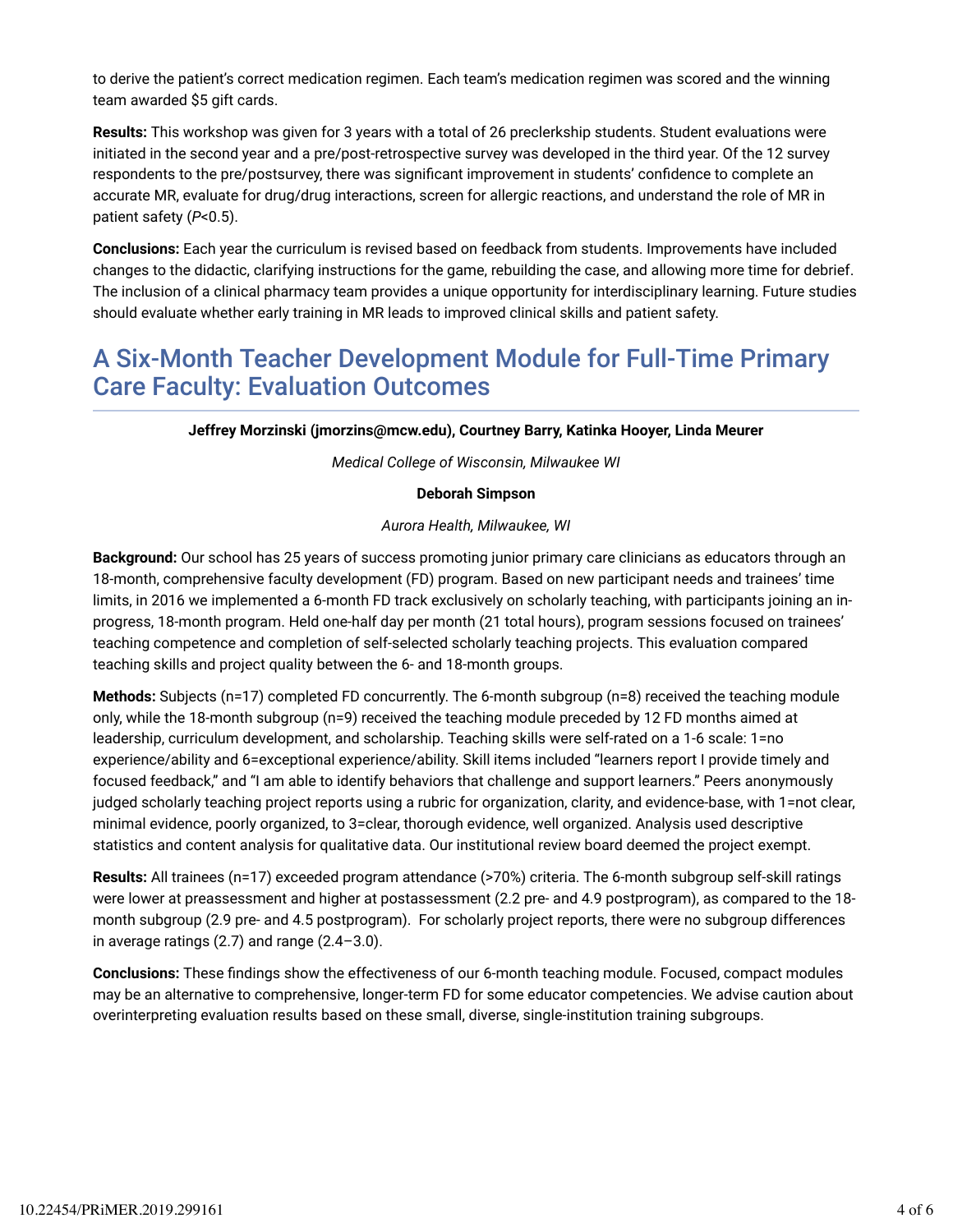# Developing a Required Large-Scale TeamSTEPPS Workshop With **Simulation**

### **Shoshana Sicks (shoshana.sicks@jefferson.edu), Alan Forstater, Lauren Collins**

### *Thomas Jefferson University, Philadelphia, PA*

**Background:** Medical errors are a leading cause of death in the United States,<sup>1</sup> making the American Association of Medical College's Core Entrustable Professional Activity (EPA) 13 (Identify system failures and contribute to a culture of safety and improvement) $^2$  a critical skill for medical school graduates. Adapting the Agency for Healthcare Research and Quality's TeamSTEPPS team-based framework, we developed simulation workshops to enhance second-year medical student knowledge and skills in patient safety, teamwork, and communication. The objective of this study was to assess whether these workshops improved students' self-reported skills in those areas.

**Methods:** Two hundred forty second-year medical students participated in 2-hour workshops containing an introduction to patient safety and TeamSTEPPS principles and three small group simulations, each with a postsimulation debriefing led by TeamSTEPPS master-trained facilitators. Students completed a postsimulation evaluation consisting of both Likert scale and qualitative questions regarding self-reported skill acquisition and workshop efficacy. Mean scores were calculated and qualitative thematic analysis conducted.

**Results:** One hundred eighty-one of 240 participants completed evaluations. On a 4-point Likert scale (4=strongly agree), the mean scores for improved ability to communicate about patient safety and to support team members in delivering patient-centered care were 3.27 and 3.25, respectively. Eighty percent of respondents recommended the workshop for the next second-year class. Qualitative themes supported the importance of learning specific teamwork and communication skills and the value of experiencing hands-on practice in relevant scenarios before clinical clerkships.

**Conclusions:** Training second-year medical students in patient safety through simulation and facilitated debriefing is an effective way to empower students for their role on the care team. Based on student feedback, this workshop can be enhanced if interprofessional, thus also addressing EPA 9 (Collaborate as a member of an interprofessional team). $^2$ 

### **References**

- 1. Makary MA, Daniel M. Medical error-the third leading cause of death in the US. BMJ. 2016;353:i2139. https://doi.org/10.1136/bmj.i2139
- American Association of Medical Colleges. Core Entrustable Professional Activities for Entering Residency: 2. Curriculum Developers' Guide. 2014. https://members.aamc.org/eweb/upload /Core%20EPA%20Curriculum%20Dev%20Guide.pdf. Accessed July 7, 2017.

# Developing and Piloting Reliable, Objective, and Valid Objective Structured Clinical Examination/Encounter (OSCE) Stations for Family Medicine Clerkship

### **Zoon Naqvi (zoon.naqvi@einstein.yu.edu), Maria Teresa Santos, William Jordan, Heather Archer-Dyer, Mark Polisar**

### *Albert Einstein College of Medicine, Bronx, NY*

**Background:** Clinical skills evaluation is regarded by many examiners as the key component in assessing a student's competence to practice medicine. Numerous attempts have been made to improve the reliability and validity of assessment of medical students' clinical skills. This study aimed to pilot test a multistation series of short (5-10 minutes) objective structured clinical examination (OSCE) stations<sup>1,2</sup> with standardized patients (SPs) as evaluators